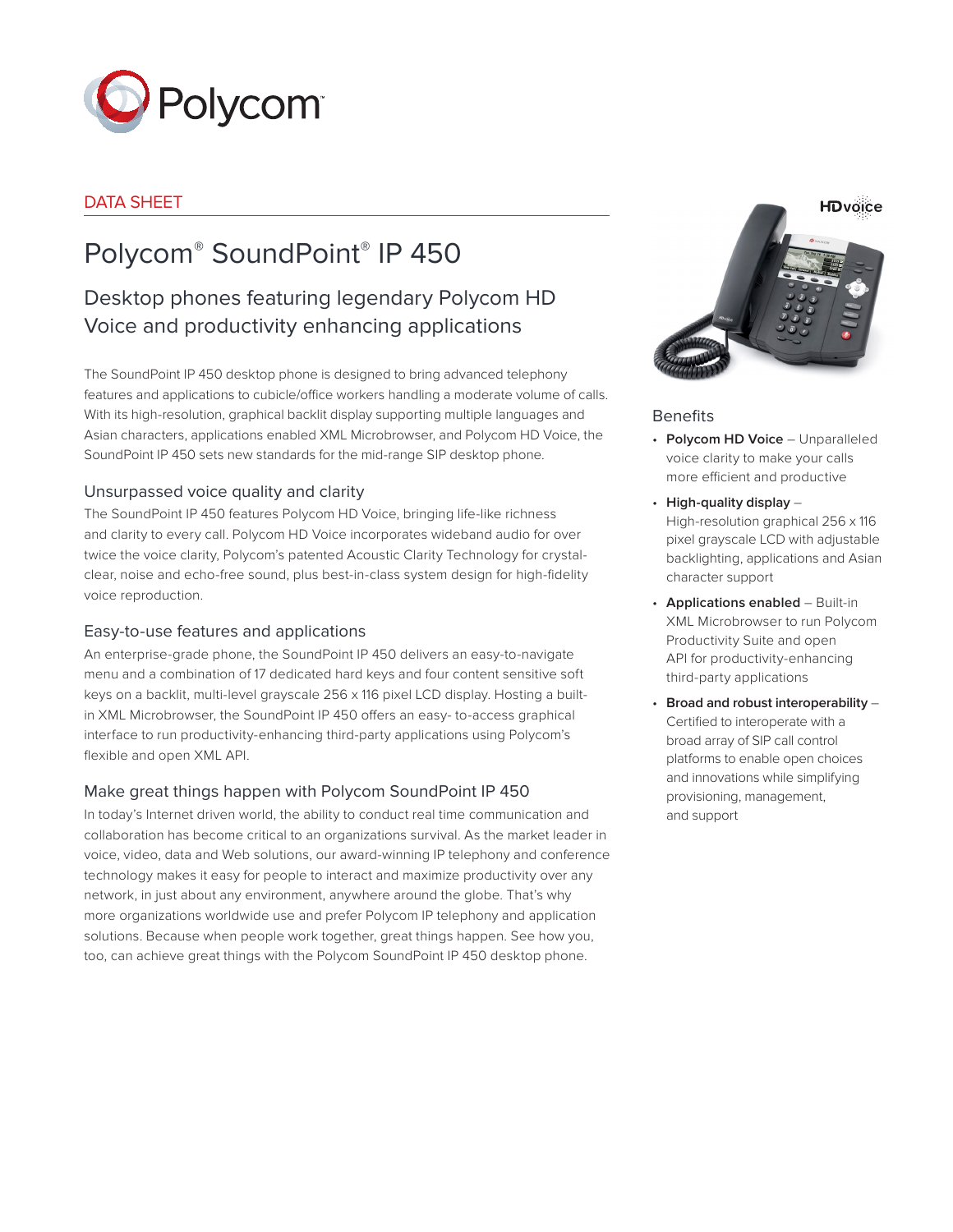# Product Specifications

#### Lines (directory numbers)

• Up to 3 lines with up to 8 concurrent calls per line

#### Display

- 256 x 116 pixel backlit grayscale graphical LCD
- LED backlight with custom intensity control
- Message Waiting Indicator (MWI) LED

#### Feature keys

- 4 context-sensitive "soft" keys
- 17 dedicated "hard" keys
- 3 line keys with bi-color (red/green) LED
- 3 feature keys
- 5 display/menu navigation keys
- 2 volume control keys
- Mute, headset and hands-free speakerphone keys
- Dedicated hold key

#### Headset and hearing aid compatibility

- Dedicated RJ-9 headset port
- Amplified headsets are recommended
- Compliant with ADA Section 508 Recommendations: Subpart B 1194.23 (all)
- Hearing Aid Compatible (HAC) handset for magnetic coupling to approved HAC hearing aids
- Compatible with commercially-available TTY adapter equipment

#### Audio features

- Polycom HD Voice technology delivers life-like voice quality for each audio path - the handset, the hands-free speakerphone, and the optional headset<sup>1</sup>
- Full-duplex hands-free speakerphone
- Type 1 compliant with IEEE 1329 full duplex standards
- Frequency response 150Hz 7kHz for handset, optional headset<sup>1</sup> and handsfree speakerphone modes
- Codecs: G.722 (wideband), G.711 μ/A, G.729A (Annex B) and iLBC
- Individual volume settings with visual feedback for each audio path
- Voice activity detection
- Comfort noise fill
- DTMF tone generation/DTMF event RTP payload
- Low-delay audio packet transmission
- Adaptive jitter buffers
- Packet loss concealment
- Acoustic echo cancellation
- Background noise suppression

#### Call handling features<sup>2</sup>

- Shared call/bridged line appearance
- Flexible line appearance (one or more line keys can be assigned for each line extension)
- Busy Lamp Field (BLF)
- Distinctive incoming call treatment/ call waiting
- Call timer
- Call transfer, hold, divert (forward), pickup
- Called, calling, connected
- party information
- Local three-way conferencing
- One-touch speed dial, redial
- Call waiting
- Remote missed call notification
- Intercom
- Automatic off-hook call placement
- Do not disturb function

#### Other features

- Integration with Microsoft LCS 2005 for telephone and presence<sup>3</sup>
- Compatibility with Microsoft Office Communicator and Windows® Messenger 5.1 Clients
- Enabled for Polycom Productivity Suite
- Local feature-rich GUI
- Time and date display
- User-configurable contact directory and call history (missed, placed, and received)
- Customizable call progress tones
- Wave file support for call progress tones
- Unicode UTF-8 character support. Multilingual user interface encompassing Chinese, Danish, Dutch, English (Canada/US/UK), French, German, Italian, Japanese, Korean, Norwegian, Polish, Portuguese, Russian, Slovenian, Spanish, Swedish

#### Protocol support

• IETF SIP (RFC 3261 and companion RFCs)

#### Network and provisioning

- Two-port Ethernet Switch
- 10/100Base-TX across LAN and PC ports
- Manual or dynamic host configuration protocol (DHCP) network setup
- Time and date synchronization using SNTP
- FTP/TFTP/HTTP/HTTPS4 serverbased central provisioning for mass deployments
- Provisioning and call server redundancy supported
- Web portal for individual unit configuration
- QoS Support IEEE 802.1p/Q tagging

(VLAN), Layer 3 TOS, and DSCP

- Network Address Translation (NAT) support – static
- RTCP support (RFC 1889)
- Event logging
- Local digit map
- Hardware diagnostics
- Status and statistics

#### Security<sup>2</sup>

- Transport Layer Security (TLS)<sup>3</sup>
- Secure Real-time Transport Protocol (SRTP)
- Shipped with X.509 certificate installed
- Encrypted configuration files<sup>3</sup>
- Digest authentication
- Password login
- Support for URL syntax with password for boot server<sup>4</sup>
- HTTPS secure provisioning<sup>4</sup>
- Support for signed software executables<sup>4</sup>

#### Power

- Built-in, auto-sensing IEEE 802.3af Power over Ethernet (Class 2)
- External Universal AC adapter (24VDC/12W)5

#### Approvals

• FCC Part 15 (CFR 47) Class B

• AS/NZS CISPR 22 Class B

• EN61000-3-2; EN61000-3-3

• CAN/CSA-C22.2 No. 60950-1-03

• Temperature: 0 to 40°C (+32 to 104°F) • Relative Humidity: 5% to 95%,

- ICES-003 Class B
- EN55022 Class B
- CISPR22 Class B

• VCCI Class B • EN55024

• NZ Telepermit • ROHS compliant • GOST-R Safety • UL 60950-1 • CE Mark

• EN 60950-1 • IEC 60950-1 • AS/NZS 60950-1 Operating conditions

noncondensing Storage temperature • -40 to +70°C (-40 to +160°F)